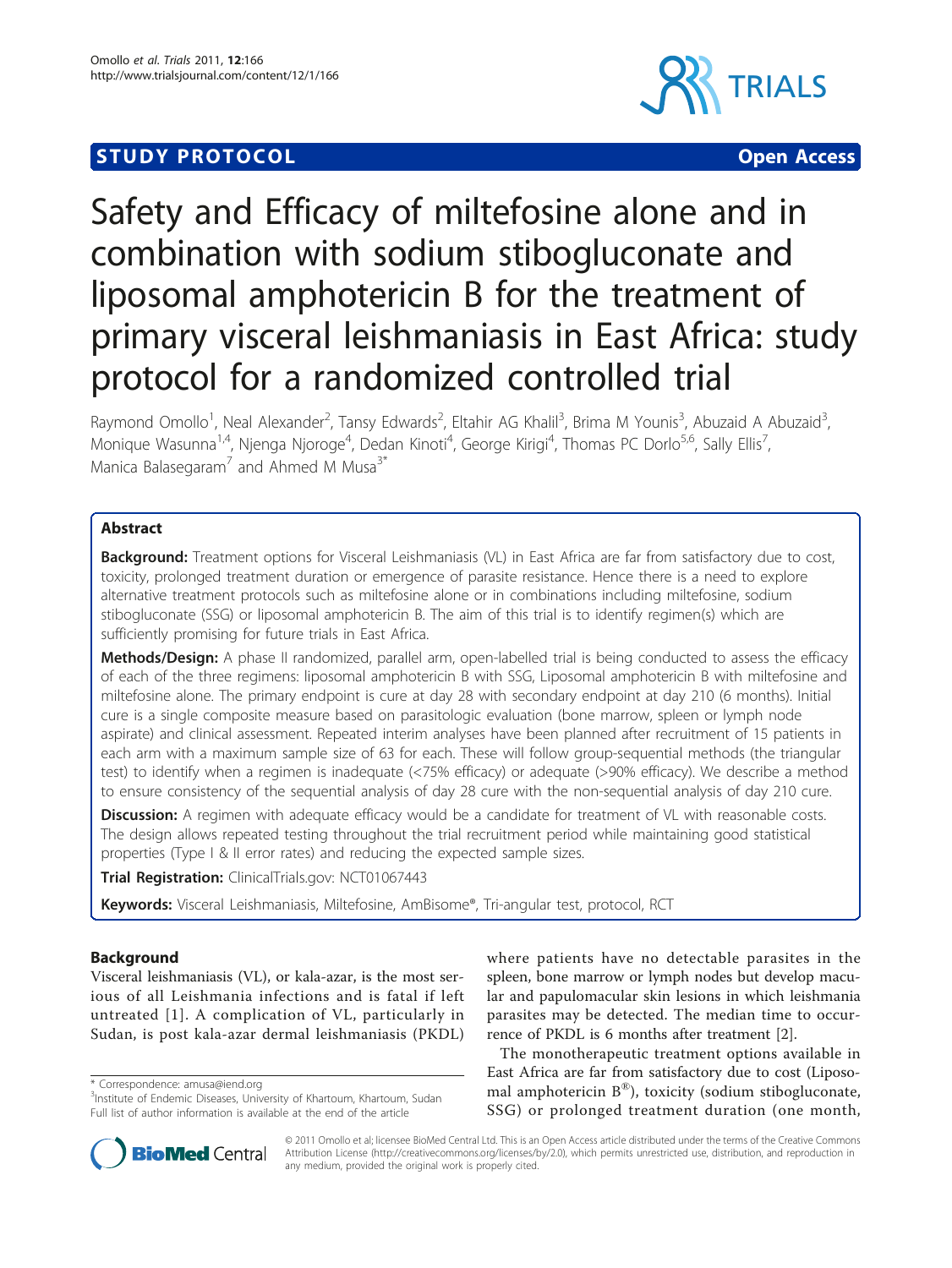SSG), resulting in the additional concern of compliance and possible emergence of parasite resistance. Paramomycin, both in monotherapy and in combination with SSG has just recently completed development in the East Africa. However its use in monotherapy does not appear realistic in the region [[3,4\]](#page-8-0). This calls for exploration of new treatment options including miltefosine monotherapy and alternative combination treatment algorithms combining drugs with different modes of action like SSG, Liposomal amphotericin  $B^{\infty}$  and miltefosine which could provide new treatment option with reasonable costs due to reduction in needed dosages and treatment duration and less risk of resistance emerging  $[5]$  $[5]$ .

Sodium stibogluconate for 30 days is currently the mainstay of VL treatment in East Africa. Liposomal amphotericin  $B^{\otimes}$  has also been used in the field, but primarily as a rescue treatment for VL. There is limited experience of the use of miltefosine which is not registered in the region: data are available from only one study, conducted in Ethiopia, which demonstrated efficacy of 93% for miltefosine monotherapy at 6 months follow-up in HIV negative patients [[6](#page-9-0)]. All three drugs have been studied and are registered in India and a phase IV study for miltefosine (28 day course) has been completed [[7,8\]](#page-9-0). In addition a phase-III study conducted in India evaluated 3 short course combinations, including Ambisome plus miltefosine for 7 days, which had a 6 month efficacy of 97% [[9\]](#page-9-0).

This study intends to look at potential feasible short course combination therapies as well as evaluate and possibly register miltefosine in its conventional dose and regimen for VL in Sudan and Kenya. It is also intended to supply miltefosine pharmacokinetics in VL patients in East Africa, including children, for whom there is little such information globally. It is a phase-II proof of concept study for efficacy and safety of two potential combinations.

# Methods/Design

# Study Design

A phase II open-label randomized controlled clinical trial.

# Main Objectives

To assess the efficacy of the following treatments for primary VL at day 28:

- the combination of single dose Liposomal amphotericin  $B^{\text{B}}$  and a 10 day course of SSG
- the combination of single dose Liposomal amphotericin  $B^{\circledR}$  and a 10 day course of Miltefosine
- a 28 day course of Miltefosine

#### **Setting**

The areas of the two trial sites are endemic for VL. They are Dooka Hospital, Gedarif State, Sudan and Kimalel Hospital, Baringo district, Kenya. Addition of another Sudanese site will be considered. Data are brought to the Data Centre based at the study's Coordination Centre in Nairobi, Kenya. The trial is being conducted by the Leishmania East Africa Platform (LEAP: <http://www.dndi.org/leap-platform>) in collaboration with the trial sites and is sponsored by the Drugs for Neglected Diseases initiative [\(http://www.dndi.org\)](http://www.dndi.org).

# Outcome measures

#### Primary outcome

The primary endpoint is initial cure, assessed at day 28 (figure [1\)](#page-2-0) based on clinical assessment and parasitologic evaluation (bone marrow or lymph node for Sudan and bone marrow or spleen aspirate for Kenya).

# Secondary outcomes

- Final cure, defined as the percentage of patients cured at day 210 (6 months follow-up) based on clinical evaluation, with parasitology done only if clinically indicated according to a standardised clinical assessment.
- Adverse events and serious adverse events occurring in the three study arms up to day 60.
- Description of the pharmacodynamic properties of all the three arms.
- Description of the pharmacokinetic properties of Miltefosine alone and in combination with Liposomal amphotericin B®.

# Allocation

Randomization sequences were generated, stratified by site in pre-determined block sizes by the Data Centre. Randomization codes have been concealed from investigators at the trial sites using sealed sequentially numbered, opaque envelopes. A copy of the randomization list is securely stored at the Data Centre. The envelopes are numbered sequentially externally. Inside each one there is a randomization sheet with the same sequential number as well as the treatment allocation. These randomization sheets are filed in the source documents which the monitor verifies at each site visit to confirm that only one envelope was opened for each patient to ensure integrity of the randomization process.

# Interventions

Liposomal amphotericin  $B^{\otimes}$  is being given as a single dose on day 1 at a dose of 10 mg/kg body weight infused in 5% dextrose running for 1-2 hours.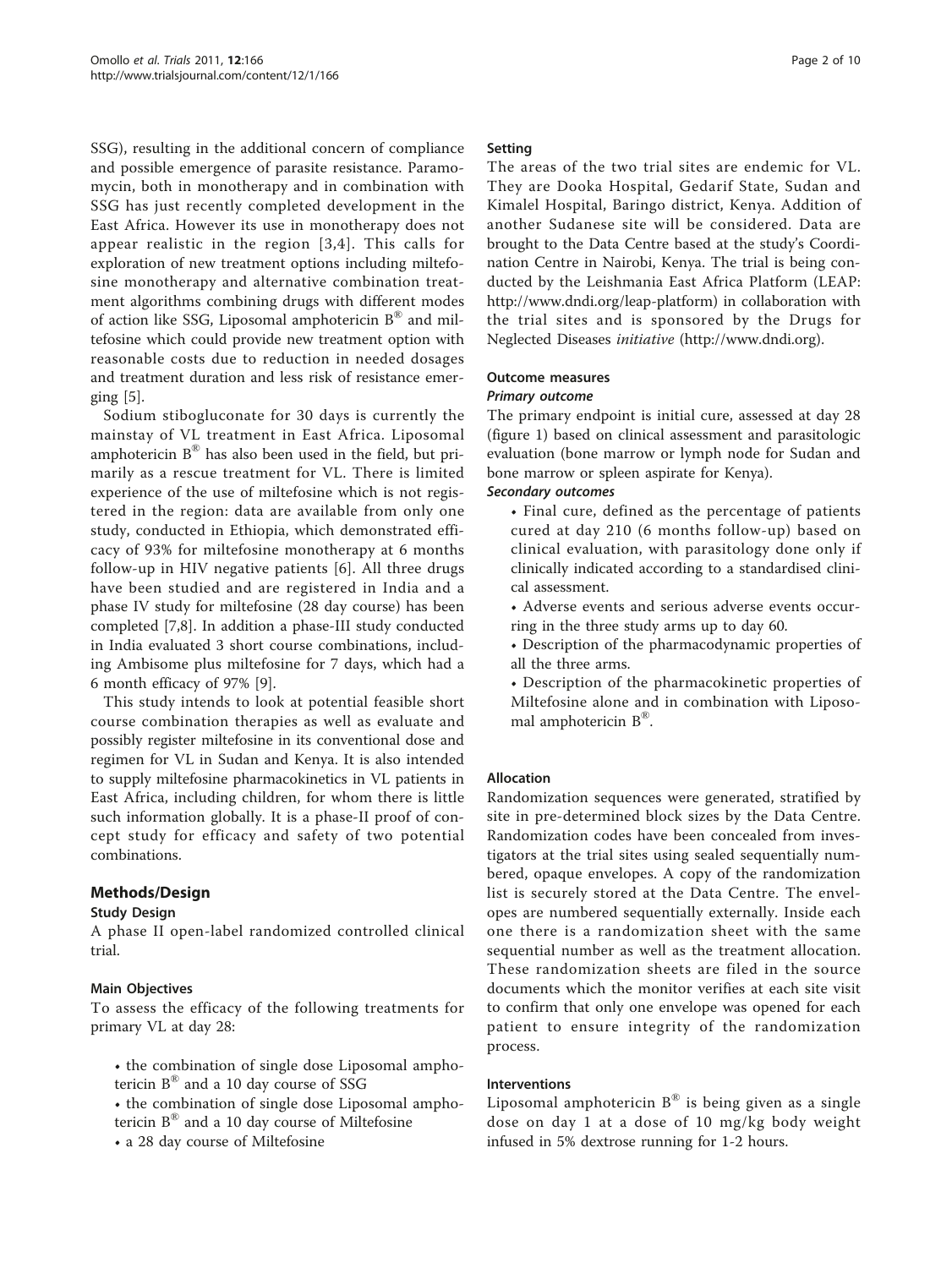<span id="page-2-0"></span>

Miltefosine is being given orally at a dose of 2.5 mg/kg body weight daily, up to a maximum of 150 mg, for 28 days when used alone.

Miltefosine is being given orally at a dose of 2.5 mg/kg body weight daily, up to a maximum of 150 mg, for 10 days starting on day 2 following a single dose of Liposomal amphotericin  $B^{\text{R}}$  10 mg/kg.

SSG is being given IV/IM at a once daily dose of 20 mg/kg body weight daily for 10 days starting on day 2 following a single dose of Liposomal amphotericin  $B^{\infty}$ .

Therefore the dose regimens is as follows

• Liposomal amphotericin  $B^{\otimes}$  one dose of 10 mg/kg body weight (IV) on day 1 followed by 10 days of SSG at 20 mg/kg body weight (IV/IM) from days 2- 11.

• Liposomal amphotericin  $B^{\otimes}$  one dose of 10 mg/kg body weight (IV) on day 1 followed by 10 days of miltefosine at 2.5 mg/kg body weight (oral) from days 2-11.

• Monotherapy course of miltefosine at 2.5 mg/kg body weight (oral) from days 1-28.

All failure with compliance will be documented on the trial medication pages of the CRF.

# Screening

#### Inclusion criteria

Patients with clinical signs of VL (fever for at least 2 weeks and splenomegaly) and diagnosis confirmed by visualization of parasites in tissue samples on microscopy, aged between 7 and 60 years inclusive, signed written informed consent, negative HIV status.

#### Exclusion criteria

Patients who have received any anti-leishmanial drugs in the last 6 months/relapse cases, negative lymph node/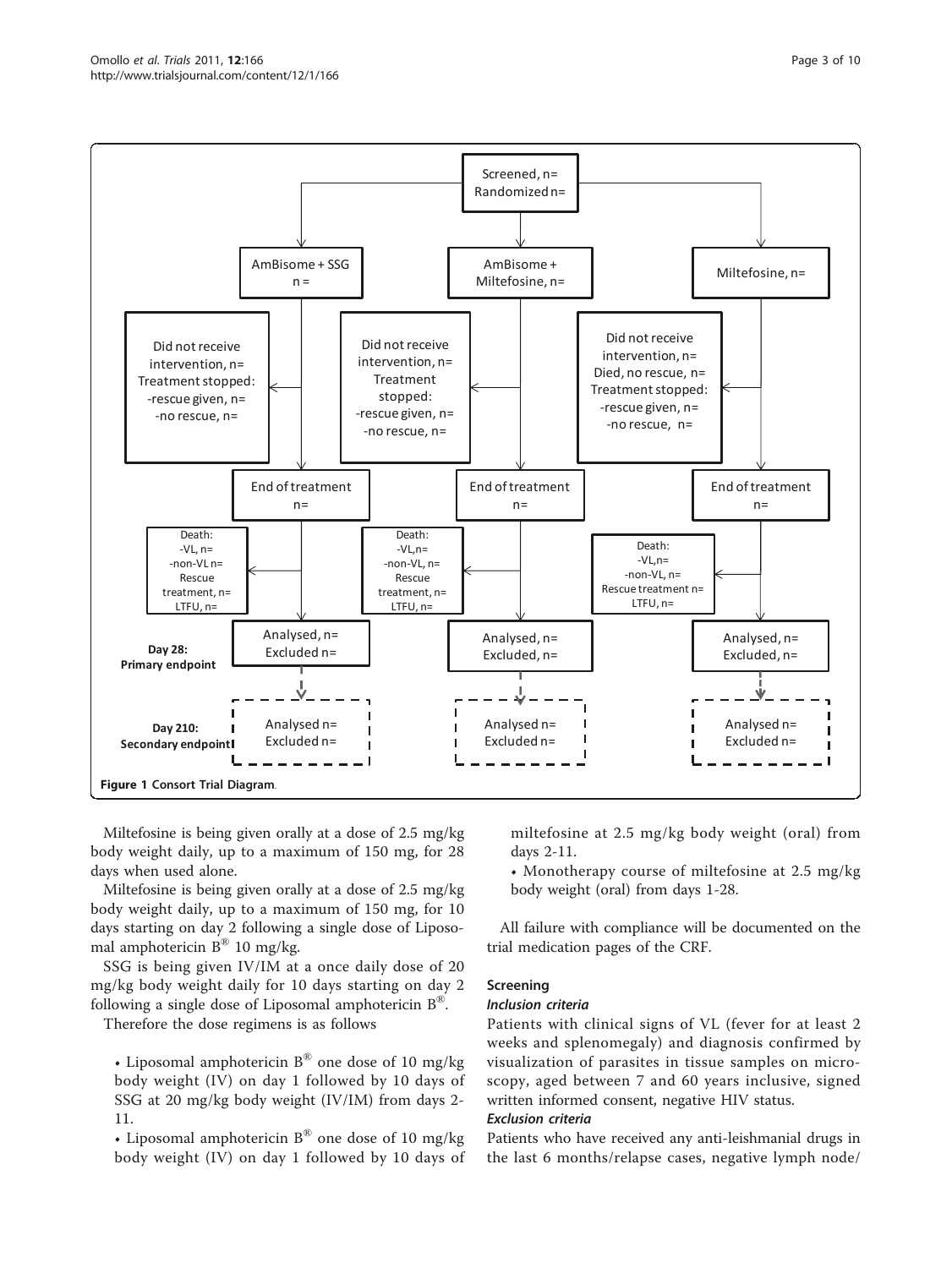bone marrow or spleen smears, severe protein and or caloric malnutrition, previous history of hypersensitivity reaction to SSG or Amphotericin B, suffering from concomitant severe infection such as TB or other serious underlying disease which would preclude evaluation of patients response to study medication, suffering from other conditions associated with splenomegaly such as schistosomiasis, previous history of cardiac arrhythmia or an abnormal ECG, female of child bearing age (pregnant or lactating), haemoglobin <5 mg/dL, WBC <1 ×  $10^3/\text{mm}^3$ , platelets <40,000/mm<sup>3</sup>, abnormal liver function tests (ALT and AST) of more than three times the upper limit of the normal range, serum creatinine outside the normal range for age and gender, major surgical intervention within two weeks prior to enrolment. These tests are standardised but it is not feasible to standardise routine clinical laboratory assessments as different machines and reagents are being used. However both internal and external QC will be carried out at both sites on a regular basis and training offered to site staff at the beginning and during the trial to ensure that the data collected are reliable and comparable.

#### HIV-status and VCT

All patients are offered counselling and screening for HIV (voluntary counselling and testing programme (VCT). This is done at the same time as consent is obtained for inclusion in the trial. Patients who decline VCT or are found to be HIV positive are not eligible to participate in this trial but receive appropriate treatment, according to national treatment guidelines. Additionally, they are referred onwards for treatment, surveillance and follow up according to the national protocol for HIV positive patients.

#### Consent

Standardised consent forms, adapted to the local context and translated into local languages and approved by ethics committees are being used. Signatures or thumbprints are obtained for consent, with witnesses in the latter case (illiterate subjects) for adults. In the case of children, the investigator gets their assent once permission of either the child's parent or guardian has been obtained.

Patients who do not meet inclusion criteria or who do not give consent are offered free treatment outside the trial, according to national treatment guidelines.

#### Analysis and sample size

# Analysis of primary endpoint: cure at day 28

The study is designed and will be analyzed according to group-sequential methods, specifically the triangular test [[10-12\]](#page-9-0). Following the trials main objectives, the aim of the analysis is to efficiently identify a regimen that is a)

inadequate, so its development can be discontinued, or b) adequate, so its development can proceed. In these terms, the highest efficacy (i.e. percentage of patients cured as per primary outcome) considered inadequate is set in this trial to be 75% (denoted  $p_0$ ), and the lowest efficacy considered adequate as  $90\%$  (denoted  $p_a$ ). The null and alternative hypotheses are  $H_0$ :  $p \leq p_0$  and  $H_1$ : p  $> p_{\rm a}$  respectively.

The triangular stopping boundary, as shown in Figure [2,](#page-4-0) was defined following Ranque et al [\[10\]](#page-9-0). With both type I and type II error rates set at 5% (power 95%), and sequential analysis being done after every 15 patients per arm, the maximum sample size required is 189 (63 per arm). The actual sample size may be less than this, depending on when the actual percentage of patients cured leads to a boundary being crossed. The boundaries were calculated using custom-written functions in the R software [[13\]](#page-9-0), having checked that they could reproduce the example in Ranque et al [\[10](#page-9-0)].

Each analysis consists of calculating the quantities V (proportional to current sample size) and Z (number of observed minus expected treatment successes) and plotting them on Figure [2.](#page-4-0) Hence, for each arm, a line from the origin is plotted over time. Recruitment in an arm will be stopped when this line crosses either boundary of the triangular region. Crossing the lower or upper boundary means concluding inadequacy or adequacy, respectively. Since the three arms will be assessed separately, it is possible that one of them may be stopped prior to others.

The above procedure is subject to a constraint imposed for the PK component of the trial, which requires at least 30 patients in arms 2 and 3, subject to efficacy not being inadequate. Therefore, if the upper boundary is crossed at  $n = 15$  (indicating adequate efficacy) that arm will be continued regardless until  $n = 30$ . However, if the lower boundary is crossed (indicating inadequate efficacy) at  $n = 15$ , then it will be stopped.

Crossing a boundary of the region implies that the percentage of patients cured is either greater than 90% (if the upper boundary is crossed) or no more than 75% (if the lower boundary is crossed). The maximum likelihood estimate of the efficacy, i.e. the number cured divided by the number of patients, is a biased estimator due to the sequential nature of the trial. To take this into account, the analysis will follow Bellissant et al [[11](#page-9-0)]. First, the sample quantity  $C^*$  will be calculated as  $\theta_a^2 V^*$ , where  $V^*$  is the terminal value of  $V$  from the data sample, and the  $\theta_a$  parameter is the log-odds ratio  $\theta = \log_e$  $(p(1-p_0)/p_0(1-p))$  for  $p = p_a$ . Then, the tables in White-head's Appendix A [[12\]](#page-9-0) will be used to obtain the significance level of the test, and point and interval estimates of  $p$ . The latter are provided in terms of factors by which to multiply  $\theta_a$ . Finally, these three values of  $\theta$  (i.e.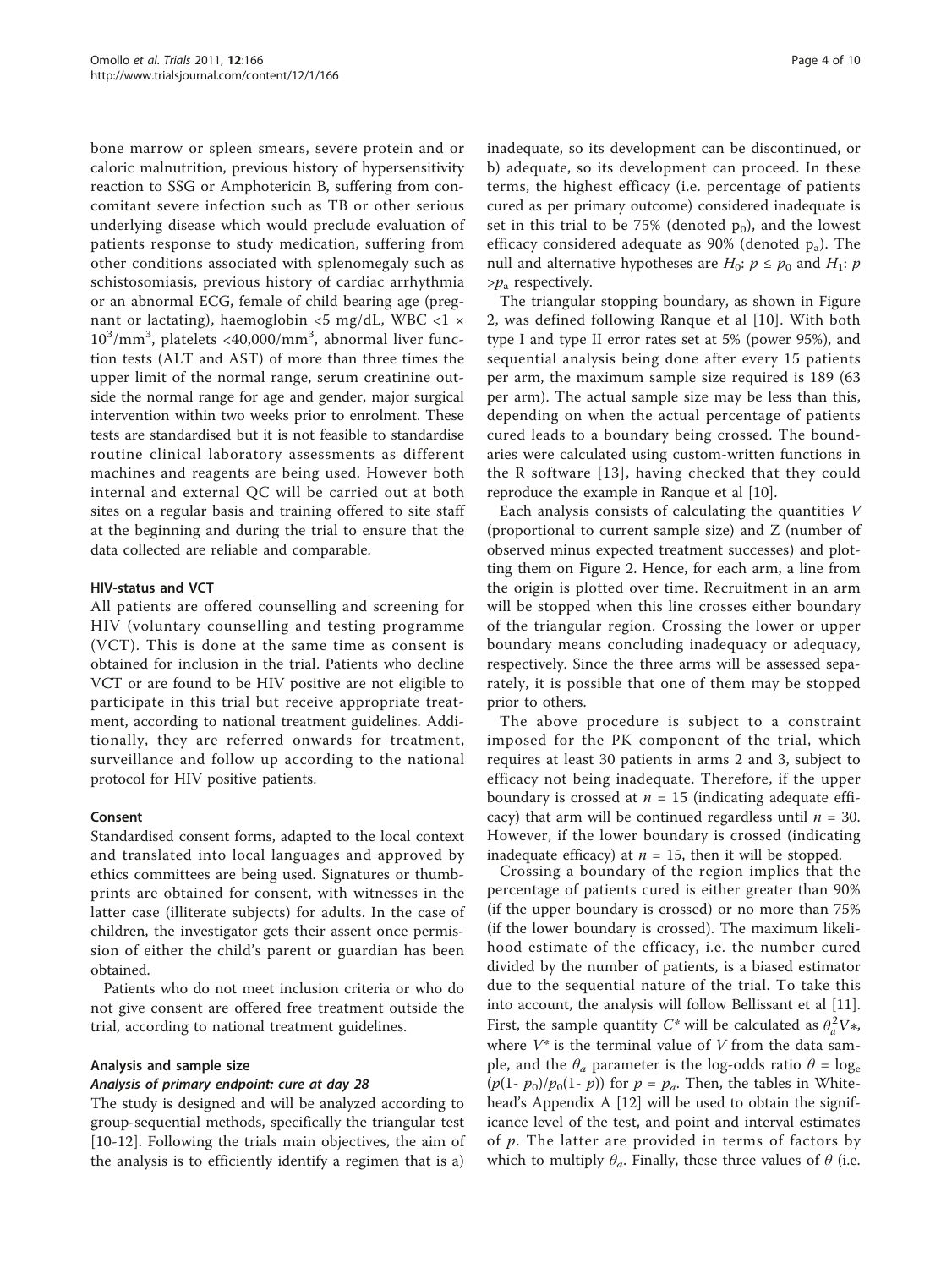<span id="page-4-0"></span>

point estimate and upper and lower confidence limits) will be transformed to corresponding sample values of  $p$ by  $p = (p_0 e^{\theta})/(1 + p_0(e^{\theta} - 1))$ . Analysis will be done using STATA [[14\]](#page-9-0).

#### Analysis of secondary endpoint: cure at day 210

The sequential analysis described above relates only to efficacy on day 28, not day 210. However, because the latter is likely to be highly correlated with the former, ignoring the sequential design in the latter analysis could give inconsistent results. For example, if the status of all patients is the same at day 210 as at day 28, then using different methods for analysis would give different efficacy estimates from the same data. This is because the day 28 estimate takes into account the sequential design which, in general, would differ from conventional analysis done on the same data at day 210.

Therefore, the day 210 efficacy will be estimated by considering it in terms of events over two consecutive

time periods: up to day 28, and from day 28 to day 210. More specifically, the day 210 efficacy (i.e. percentage cured or  $p_{210}$ ) will be considered as the sum of two probabilities, as follows:

i) probability of being cured at day 28 and remaining cured at day 210.

ii) probability of not being cured at day 28 but becoming cured at day 210.

Each of these probabilities is the product of two terms and enables a point estimate of  $p_{210}$ :

$$
p_{210} = p_{28}r + (1-p_{28})s
$$

where:

 $r$  is the percentage of those people cured at day 28 who remain cured at day 210.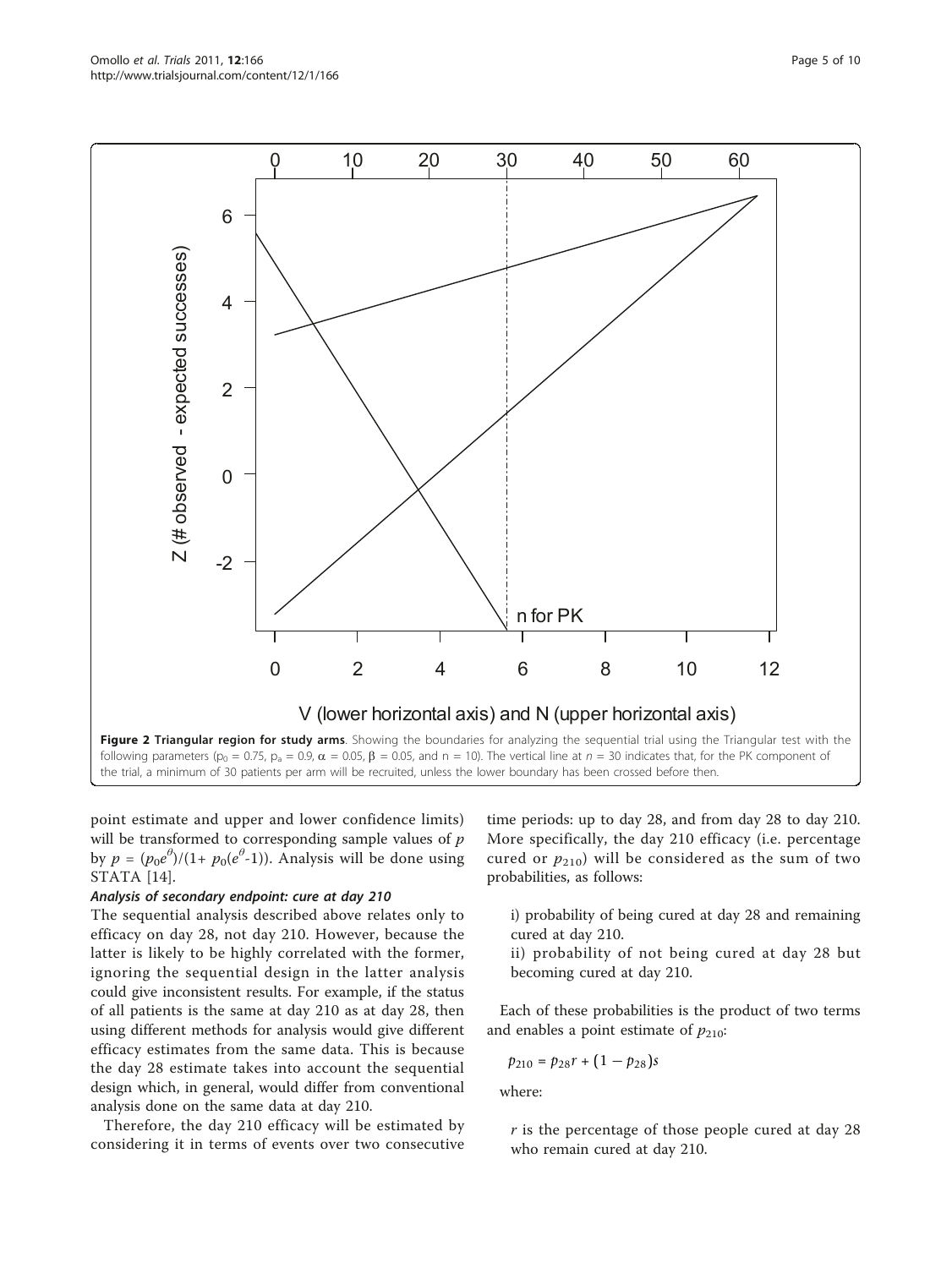s is the percentage of those people not cured at day 28 who become cured at day 210.

The confidence interval will be estimated via the sampling variance of  $p_{210}$ . Using the 'delta method' [\[15](#page-9-0)], this can be estimated as a function of the sampling variances of  $p_{28}$ , r and s; these three quantities being statistically independent. The sampling variance of  $p_{28}$  will be estimated as the square of its standard error, which in turn will be estimated as the width of its 95% confidence interval divided by  $2 \times 1.96$ , using a normal approximation. The sampling variances of  $r$  and  $s$  will be estimated by considering them as standard binomial proportions.

The above procedure ensures that, for example, if no patients change cure status between day 28 and day 210 then the point estimates of  $p_{28}$  and  $p_{210}$  will be equal (because  $r = 1$  and  $s = 0$ ). The confidence intervals will, however, generally be unequal. This is because treating the progress between day 28 and day 210 as a separate variable implies additional sampling variation. For example, r has sampling variation even when equal to 1. Moreover, sampling variation is considered on the probability scale, not the log-odds scale as for  $p_{28}$ . This also means that the calculated confidence interval could exceed the interval 0-1. In this case, it will be truncated at the limits of that interval.

When the analysis results in an arm being stopped, the final cure rate (day 210) will also be evaluated (when all those patients have reached that time point). If the point estimate of the day 210 cure rate is found to be  $\langle 90\%$ , then the arm (arm 1 & 2) will not be considered for further study (e.g phase 3).

Within each arm, the percentage cured at each time point will be presented by site. Chi-squared or Fisher's exact tests will be used to test for differences between sites in terms of primary and secondary efficacy endpoints at the 5% level of significance.

#### Schedule of Assessments and Expected Side Effects

Assessments are timed at days 0, 3, 7, 14, 21, 28, 60 and 210 (Table [1](#page-6-0)) and include clinical, parasitology, haematology, biochemistry and pharmacokinetic assessments (table [1\)](#page-6-0). Baseline assessments include anthropometric, clinical and lab evaluations. Day 60 and 210 assessments require some flexibility on dates due to patient travel, visit windows for each is as follows- day 60  $(+/- 10$ days) and day  $210 (+/- 21$  days).

# Rescue medication

The decision to give rescue medication is based on a standard guideline for all trial sites. Any patient who receives rescue medication is considered a treatment failure at initial cure if receipt of rescue occurs on or prior to initial cure (day 28) and treatment failure at final cure if it occurs on or prior to final cure (day 210).

Rescue treatment to be given includes:

- Liposomal amphotericin B 30 mg/kg IV split into multiple doses (according to country protocol: Sudan - 3 mg/kg/day for 10 days)

- SSG 20 mg/kg IM for 30-60+ days: for patients not responding to initial rescue treatment or for patients requiring treatment for severe PKDL.

#### Post Kala-azar Dermal Leishmaniasis (PKDL)

A complication of Visceral Leishmaniasis, particularly in Sudan is post-Kala-azar Dermal Leishmaniasis (PKDL). PKDL is characterised by skin lesions which normally occur in the months following treatment in people who have recovered from VL. Patients are being monitored closely for PKDL at days 0, 28, 60 and 210. Diagnosis will be made clinically, based on the typical appearance and distribution of the rash.

# Concomitant Medication

Concomitant medication necessary for the health of the patient is permitted during the course of the study. Details of all concomitant medication taken during the study are recorded in the CRF with indication, daily dose, route and dates of administration.

# Ancillary Studies

#### Pharmacokinetics

The effects of VL disease and geographical differences on the pharmacokinetics (PK) of miltefosine remain largely unknown, with most available PK data coming from a relatively healthy European patient group with cutaneous leishmaniasis (CL) [\[16](#page-9-0)]. A thorough PK study of miltefosine in adult VL patients has not been published, let alone in paediatric patients and no such data are available from the East-African region. This study will describe the pharmacokinetic profile of miltefosine in adults and children (>7 years of age) in both the monotherapy and combination therapy arm. Any significant PK interactions between liposomal amphotericin B and miltefosine will be assessed in the combination treatment arm.

Bioanalysis of miltefosine will be done on plasma samples with a volume of 50 to 250 μL taken during both treatment and follow-up (see table [1\)](#page-6-0), using a validated liquid chromatography tandem mass spectrometry (LC-MS/MS) assay for miltefosine [\[17](#page-9-0)]. In children, a more sparse sampling strategy will be applied because of ethical concerns.

The PK of miltefosine will be modelled and analyzed using a population PK approach, which enables, for example the estimation of within- and between-subject variations. Non-linear mixed-effects modelling will be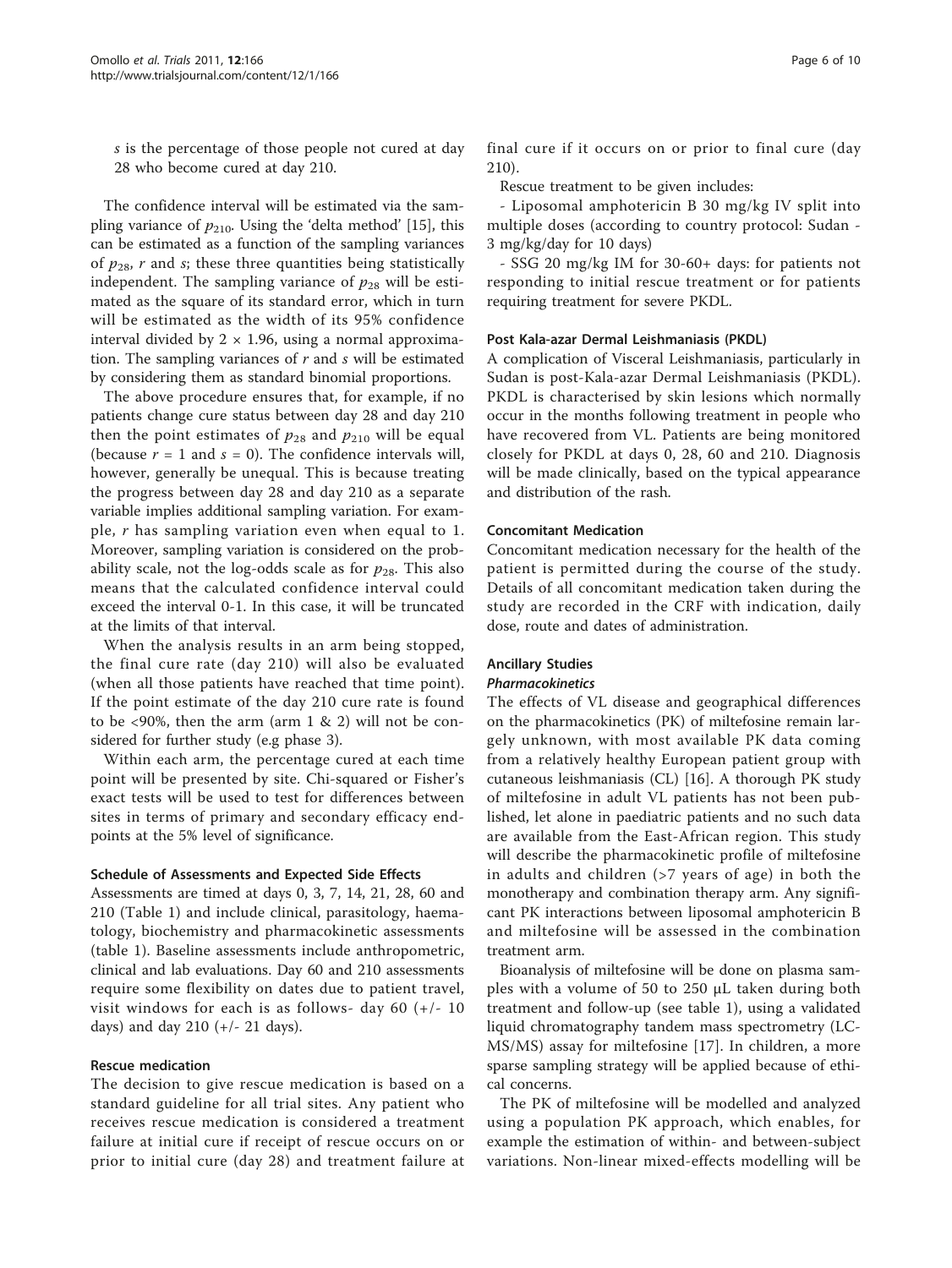#### <span id="page-6-0"></span>Table 1 Schedule of events

| <b>SCHEDULE OF EVENTS</b>                                 |                    |         |          |                 |           |          |  |         |           |  |         |  |          |  |  |               |          |          |          |                                           |  |
|-----------------------------------------------------------|--------------------|---------|----------|-----------------|-----------|----------|--|---------|-----------|--|---------|--|----------|--|--|---------------|----------|----------|----------|-------------------------------------------|--|
| Protocol Activities and Forms to Be<br>Completed          | Screening<br>(day) |         |          | Treatment (day) |           |          |  |         |           |  |         |  |          |  |  |               |          |          |          | At Follow-up<br>after day 30 <sup>1</sup> |  |
|                                                           |                    | $-2 -3$ |          |                 |           |          |  | 4 5 6 7 |           |  |         |  |          |  |  |               | 21       |          |          | Day 60 Day<br>210                         |  |
| Consent form &                                            |                    |         |          |                 |           |          |  |         |           |  |         |  |          |  |  |               |          |          |          |                                           |  |
|                                                           |                    |         |          |                 |           |          |  |         | $\times$  |  |         |  |          |  |  | $\times$      | $\times$ | $\times$ | $\times$ | $\times$                                  |  |
|                                                           | $\times$           |         |          |                 |           |          |  |         |           |  |         |  |          |  |  |               |          | $\times$ |          | $X^2$                                     |  |
| rK39 dipstick                                             | $\times$           |         |          |                 |           |          |  |         |           |  |         |  |          |  |  |               |          |          |          |                                           |  |
| ECG                                                       | $\mathsf X$        |         |          |                 |           |          |  |         | $\times$  |  |         |  |          |  |  | $\times$      |          |          |          |                                           |  |
|                                                           | $\times$           |         |          |                 |           |          |  |         | $\times$  |  |         |  |          |  |  | $\times$      |          |          | $\times$ |                                           |  |
|                                                           | $\times$           |         |          |                 | $\times$  |          |  |         | $\times$  |  |         |  |          |  |  | $\times$      |          |          | $\times$ |                                           |  |
|                                                           | $\times$           |         |          |                 |           |          |  |         | $\times$  |  |         |  |          |  |  | $\times$      |          | $\times$ |          |                                           |  |
|                                                           | $\mathsf X$        |         |          |                 |           |          |  |         | $\times$  |  |         |  |          |  |  | $\mathsf X$   |          | $\times$ | $\times$ | $\times$                                  |  |
|                                                           |                    |         |          |                 |           |          |  |         |           |  |         |  |          |  |  |               |          |          |          |                                           |  |
|                                                           |                    |         |          | $\times$        | X X X X   |          |  |         | X X X X X |  |         |  |          |  |  |               |          |          |          |                                           |  |
|                                                           |                    |         | $\times$ |                 |           |          |  |         |           |  |         |  |          |  |  |               |          |          |          |                                           |  |
|                                                           |                    |         |          | $\times$        |           | X X X X  |  |         | $\times$  |  | X X X X |  |          |  |  |               |          |          |          |                                           |  |
|                                                           |                    |         | $X -$    | $\times$        |           | X X X X  |  |         | X         |  |         |  |          |  |  | X X X X X X X | $\times$ | $\times$ |          |                                           |  |
| PK study for Miltefosine - Arm 2 -<br>Adults5             |                    |         |          | $X^6$           |           | $\times$ |  |         | $\times$  |  |         |  | $\times$ |  |  |               |          |          | $\times$ | $\times$                                  |  |
| PK study for Miltefosine - Arm 2 -<br>Children5           |                    |         |          | $\mathsf{X}^6$  |           |          |  |         | $\times$  |  |         |  | $\times$ |  |  |               |          |          | $\times$ | $\times$                                  |  |
| PK study for Miltefosine - Arm 3 -<br>Adults5             |                    |         | $X^6$    |                 | $\times$  |          |  |         | $\times$  |  |         |  |          |  |  | $\times$      | $\times$ | $\times$ | $\times$ | $\times$                                  |  |
| PK study for Miltefosine - Arm 3 -<br>Children5           |                    |         | $X^6$    |                 |           |          |  |         | $\times$  |  |         |  |          |  |  | $\times$      |          | $\times$ | $\times$ | $\times$                                  |  |
| Volume of blood (ml) taken from Group 7.5<br>2 - children |                    |         |          |                 | $2.5$ 2.5 |          |  |         | 10.5      |  |         |  | 0.5      |  |  | 10            |          | 7.5      | 7.5      | 7.5                                       |  |
| Volume of blood (ml) taken from Group 7.5<br>3 - children |                    |         | 2.5      |                 | 2.5       |          |  |         | 10.5      |  |         |  |          |  |  | 10.5          |          | 8        | 7.5      | 7.5                                       |  |

<sup>1</sup> Patients assessment between day 60 and 210 in the event of any medical problems. Blood count, biochemistry, liver function tests parasitology and PK analysis will be done in the event of such a visit. At the day 210 visit, flexibility (of +/- 30 days) will be allowed for timing due to practical difficulties patients may face to meet exact timing of visits.

<sup>2</sup> Parasitology will be done in the follow up period after day 28 if clinically indicated (i.e. if reappearance of symptoms and signs of VL).

<sup>3</sup> 2.5 ml of EDTA blood for Complete blood count; and only 0.2 ml EDTA blood used for PCR

<sup>4</sup> 7.5 ml blood for urea, creatinine, liver function test.

<sup>5</sup> The PK study will be done on the specified days with 2.5 ml of EDTA blood taken before/after and 0.5 ml during treatment (the possible use of dried blood spots is currently under investigation).

<sup>6</sup> On first day of Miltefosine treatment, blood samples will be drawn 3 times: just prior to first dose, 4 & 8 hours post-dose to assess the absorption-phase of miltefosine (total volume needed 2.5 ml).

Volumes of blood required for children are shown in bottom two rows. In total, 41.5 ml are required in the first 1 month during admission in group 3 and 41 ml for group 2.

Clinical assessments will include pulse, blood pressure, temperature, weight, height (done only at baseline), spleen size, liver size.

performed using the NONMEM statistical software package [[18\]](#page-9-0). The minimal value of the objective function (equal to minus twice the log likelihood) provided by NONMEM will be used as a goodness-of-fit characteristic, in addition to comparisons of standard errors of parameter estimates. Furthermore, performance of the models will be assessed via standard goodness-of-fit plots. Covariate models for body size will be evaluated stepwise to explain possible differences between paediatric and adult patients, including allometric or linear

scaling of clearance and volume of distribution by either body weight or fat-free mass. The appropriateness of the covariate model will be evaluated by comparison of the objective function value given by NONMEM and resulting reduction in unexplained between-subject variability of the respective pharmacokinetic variables.

#### Pharmacodynamics

To assess treatment response during and after treatment, this study will apply repeated measurements of blood parasite loads using a real time reverse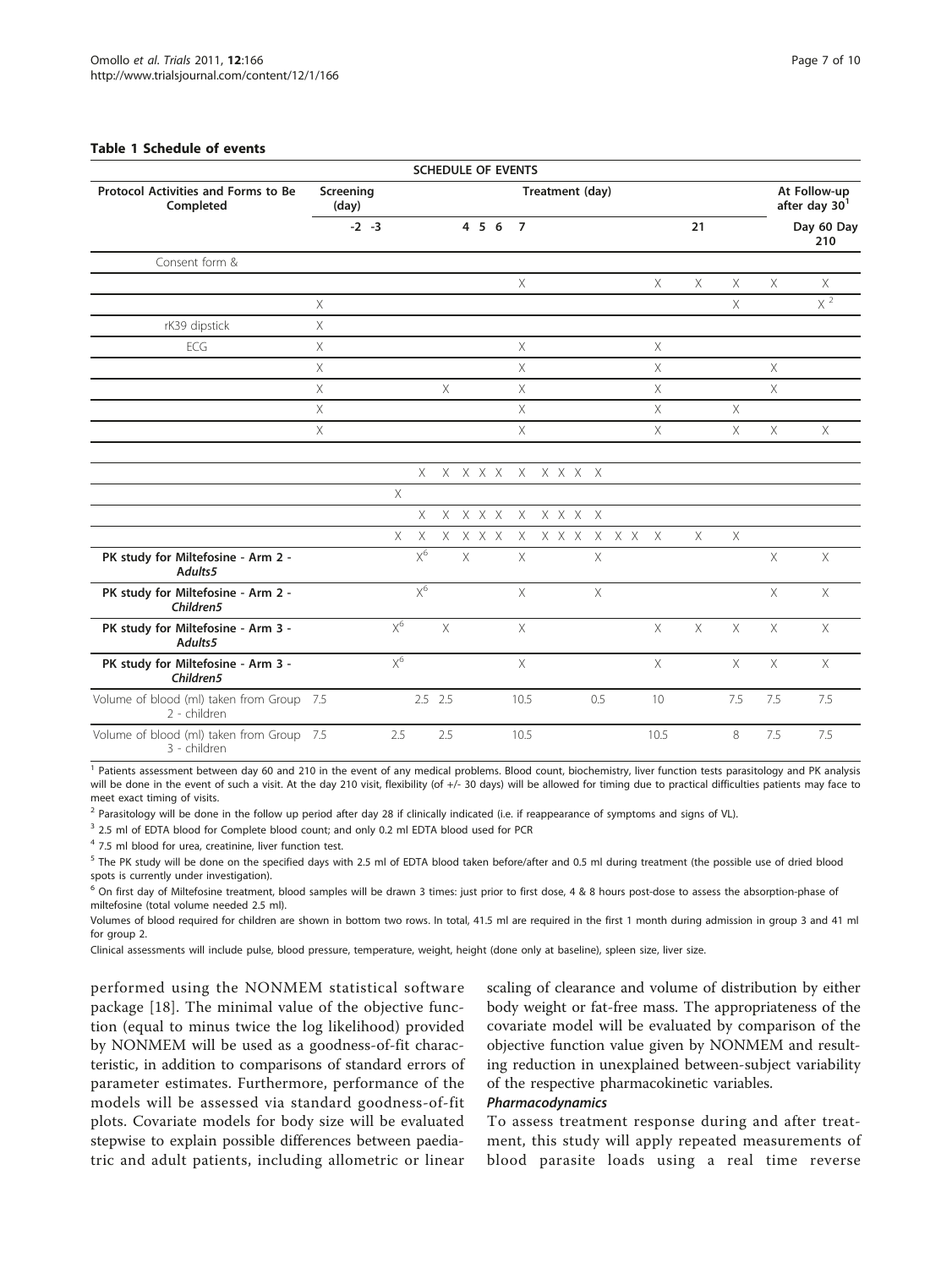transcriptase polymerase chain reaction (qPCR) for L. donovani in EDTA blood based on the amplification of single-stranded 18S rRNA as a pharmacodynamic (PD) marker [\[19](#page-9-0),[20\]](#page-9-0). Differences in parasite clearance in the blood are to be expected between the treatment arms: combinations are likely to result in a more rapid elimination of Leishmania parasites, hence the decreased duration of treatment. In this trial the blood parasite counts will be used as a PD marker of the parasite clearance rate and thus response to treatment.

In the arms receiving miltefosine, the outcome and parasite clearance measured by qPCR will be linked to miltefosine PK. Modelling of miltefosine PK/PD in our patients will enable us to establish variability in pharmacokinetics in relation to outcome, which is an essential component in the development of new treatment regimens.

#### **Training**

All trial site staff; physicians, nurses, laboratory technicians and pharmacists received training on the study protocol, study specific procedures and International conference on harmonisation-good clinical practise (ICH-GCP) guidelines [[21,22](#page-9-0)]. Additional training sessions will be provided as required, using external consultants where necessary. Documentation of receipt of training is maintained at the Coordination Centre.

#### Quality control and quality assurance

Suitably qualified Clinical Monitors trained in GCP regularly visit trial sites to monitor all aspects of the trial including; informed consent procedures, drug accountability, source data verification, adverse event reporting, sample handling, analysis and secure data storage.

# Data collection and data management

Data are to be recorded on 3-part no carbon required (NCR) case report forms (CRFs) by site investigators, transcribed from hospital source data. Unique patient identifiers, assigned at the time of randomisation, are linked to unique hospital record numbers. During monitoring visits, CRF data are cross-checked against hospital source data as much as possible by the monitor. The top sheet for each page of the CRF is brought to the central Data Centre for double-entry into GCP compliant open-access database software OpenClinica, version 2.7 [[23\]](#page-9-0) with range checks implemented to detect unusual values at data entry, before analysis. Following validation, data will be read into Stata, version 11 special edition [[14\]](#page-9-0) and pre-programmed command files will be used to generate lists of data value queries in a thorough data cross-checking process. Query forms are to be automatically generated via Microsoft Access<sup>®</sup> database software and emailed to trial sites, copied to clinical monitors. The sites will print and make resolutions. At

the next monitoring visit, monitors will verify resolutions and deliver to the Data Centre. Data corrections will be programmed in Stata to complete the data cleaning audit trail. At analysis, any unusual values detected would be verified with the investigator at the sites before final analysis is done to confirm correctness/completeness. This will also be captured in the data management report prior to database lock.

# Publication policy

DNDi, as sponsor, will render all necessary assistance to investigators to ensure timely publication of results in an international peer-reviewed, for the benefit of patients and to inform national decision-making on VL treatment guidelines. Ancillary studies will acknowledge those involved by name where appropriate.

# Confidentiality

Trial site records will contain names and residential information for each patient to allow follow-up to take place. Only the unique numeric identifier assigned to patients will be extracted from patient records and transferred to the Data Centre. Patient data will be kept securely at trial sites under the responsibility of the site investigator.

# Audit

During the course of the trial, site audits will be undertaken to assess compliance with ICH-GCP guidelines. Specific issues to be assessed include adherence to the protocol and standard operational procedures (SOPs), consent, laboratory practise, documentation and record keeping. All areas of non-compliance will be addressed by the site investigators or trial coordination centre depending on the findings.

# Termination of the study

On approaching the end of planned recruitment, the trial coordination office will send written instructions by email to each site regarding the date to cease recruitment. All patients will be followed up as per the protocol, with the data being collected and cleaned. Once the data lock has been completed, site close out visits will be performed by the coordination team and clinical monitors. A decision for premature termination will be taken in consultation and agreement with the sponsor, investigators and the DSMB. All relevant ethics committees and regulatory authorities will also be informed of the reason for termination. Trial master files and completed CRFs will be archived by the coordination centre in Nairobi for 15 years.

# Dissemination of Results

After recruiting 15 patients per arm, a brief interim analysis report presenting the efficacy, including the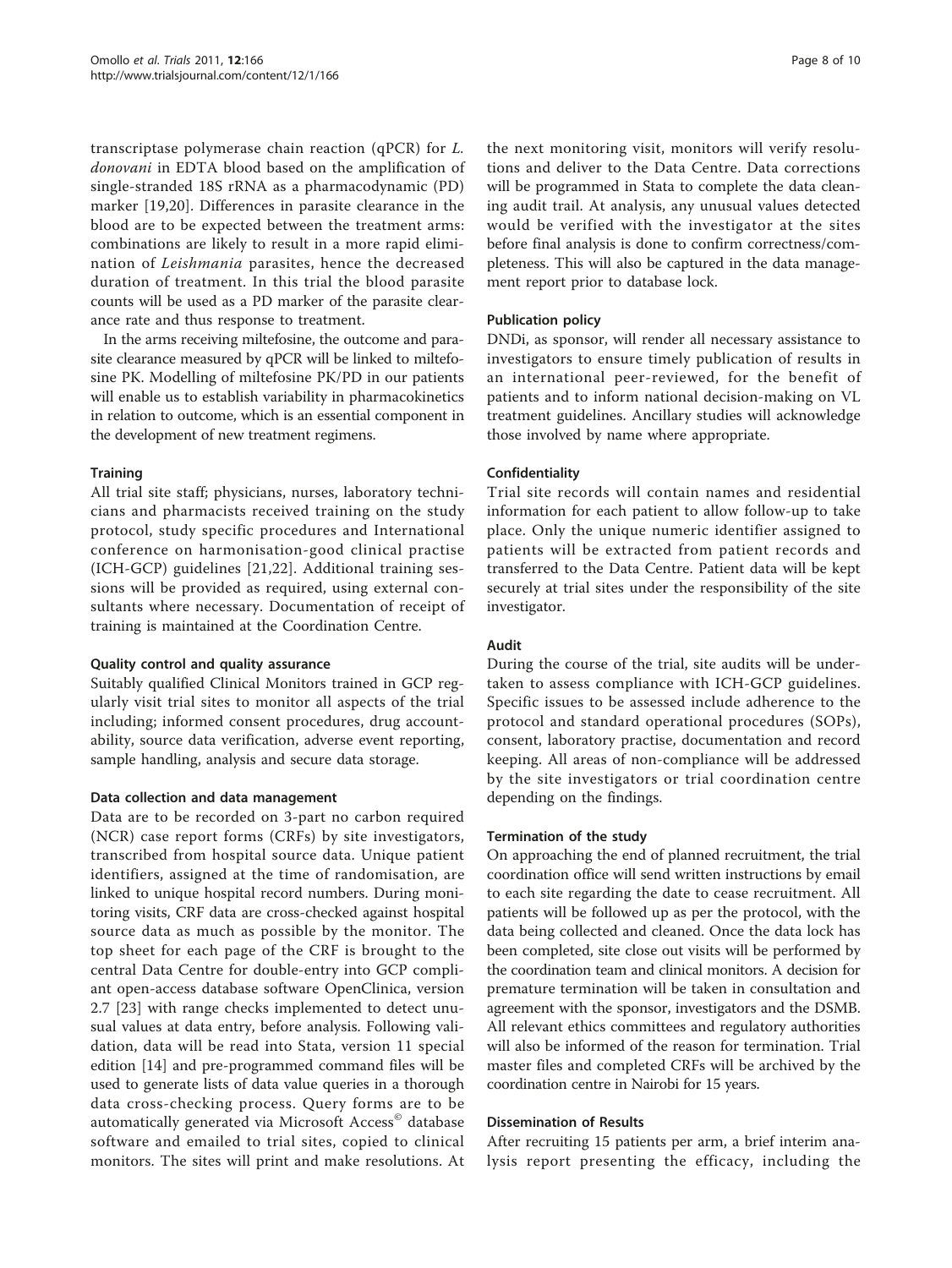<span id="page-8-0"></span>triangular analysis will be provided to the Data Safety Monitoring Board (DSMB) whose composition is based on WHO-TDR guidelines [[24](#page-9-0)]. The DSMB membership includes a pharmacologist, paediatrician and an epidemiologist. The DSMB will seek advice from an external statistician when necessary. This report will also contain a listing of serious adverse events occurring prior to the analysis date. Adverse event listings are to be provided at the request of the DSMB. The DSMB, through the Chair may request additional efficacy and safety data if they have concerns relating to trial conduct or other ethical and safety issues.

At the end of the trial, the clinical study report will be circulated to Principal Investigators, DSMB, Ethics Committees and Ministries of Health.

#### Ethical Approval

Ethical approval has been obtained from National and local Ethics Committees in Kenya and Sudan prior to the start of the trial in each Country. Ethical approval has also been granted by LSHTM Ethics Committee, the AMC Medical Ethics Committee issued a 'declaration of no objection'.

#### **Organisation**

The DNDi Coordination Team, based mainly at the Coordination Centre, DNDi Africa, Kenya Medical Research Institute, Nairobi, are responsible for collation and submission of protocol amendments, organisation of training for trial staff, monitoring and supervision of trial conduct, day to day management of the trial, harvesting data collected at each site, trial monitoring visits and data management, all to GCP standards.

#### **Discussion**

Due to limitations of current treatments, and the risk of drug resistance developing, there is an urgent need to develop short course combination treatments against VL in the East Africa region. The aim of this trial is to evaluate potential combinations that can then be evaluated in a large multi centre phase-III clinical trial in the region. The current trial also aims to collect additional data to assist in the registration of miltefosine in the region. For this reason, three separate arms with no between-arm comparisons were chosen and a PK/PD component focusing on the miltefosine treatments included. Due to potential geographical differences in drug response within the region, the trial aims to evaluate treatment in two sites: one from the northern part (Sudan) and one from the Southern part (Kenya) of the East African foci [3]. To make efficiencies in development, cost and time, the study design used the triangular test. This also meant that the primary endpoint of day 28 was selected, since a long follow up time

precludes the optimal use of such triangular tests. The design also used the experience of a phase-II trial of combinations conducted in India [\[25\]](#page-9-0). Important potential outcomes of this study include not only the registration of miltefosine in the region, and the identification of drug combinations for phase III development, but also the validation of a design that could be used in the drug development process of future new chemical entities against VL.

#### List of Abbreviations

LEAP: Leishmaniasis East Africa Platform; IM: Intramuscular; IV: Intravenous; PK: Pharmacokinetics; PD: Pharmacodynamics; VL: Visceral Leishmaniasis; RCT: Randomised controlled trial; SSG: Sodium stibogluconate; PKDL: Post kalaazar dermal leishmaniasis; DSMB: Data safety monitoring board; CRF: Case report form; ICH: International Conference on Harmonisation; GCP: Good Clinical Practise; SOP: Standard Operating Procedure; NCR: No Carbon Required; VCT: Voluntary Counselling and Testing.

#### Acknowledgements and Funding

DNDi sponsors the trial with donations from Department for International Development (DFID), UK; Medicines Sans Frontieres/Doctors without Borders, International; Ministry of Foreign and European Affairs (MAEE), France; Spanish Agency for International Development (AECID), Spain; and individual donors. We are grateful to Prof Peter Smith for his valuable comments on the trial design and also Prof Stuart Pocock for his contribution on analysis of day 210 cure.

#### Author details

<sup>1</sup>Drugs for Neglected Diseases initiative (DNDi) Africa, Centre for Clinical Research, Kenya Medical Research Institute, Nairobi, Kenya. <sup>2</sup>MRC Tropical Epidemiology Group, London School of Hygiene and Tropical Medicine, London, UK.<sup>3</sup>Institute of Endemic Diseases, University of Khartoum, Khartoum, Sudan. <sup>4</sup>Centre for Clinical Research, Kenya Medical Research Institute, Nairobi, Kenya. <sup>5</sup>Division of Infectious Diseases, Tropical Medicine 8 AIDS, Academic Medical Center, Amsterdam, the Netherlands. <sup>6</sup>Department of Pharmacy & Pharmacology, Slotervaart Hospital, Amsterdam, the Netherlands. <sup>7</sup> DNDi, Geneva, Switzerland.

#### Authors' contributions

All authors have read and approved the final manuscript. LEAP Study Group Investigators (MW, EAGK and AM), statisticians from LSHTM (NA, TE) and representatives from the sponsor, DNDi, (MB, SE) designed the study. RO, NA and TE drafted this submission. All other LEAP study group authors played an important role in finalising the study protocol.

#### Competing interests

DNDi, as sponsor, is funding the trial, costs relating to maintenance of the LEAP platform and open-access publication of LEAP Study Group manuscripts. MW, RO, SE and MB are current employees of DNDi.

Received: 21 March 2011 Accepted: 30 June 2011 Published: 30 June 2011

#### References

- 1. Desjeux P: [Leishmaniasis. Public health aspects and control.](http://www.ncbi.nlm.nih.gov/pubmed/8889319?dopt=Abstract) Clin Dermatol 1996, 14(5):417-423.
- 2. Zijlstra EE, Musa AM, Khalil EA, el-Hassan IM, el-Hassan AM: [Post-kala-azar](http://www.ncbi.nlm.nih.gov/pubmed/12560194?dopt=Abstract) [dermal leishmaniasis.](http://www.ncbi.nlm.nih.gov/pubmed/12560194?dopt=Abstract) Lancet Infect Dis 2003, 3(2):87-98.
- 3. Hailu A, Musa A, Wasunna M, Balasegaram M, Yifru S, Mengistu G, Hurissa Z, Hailu W, Weldegebreal T, Tesfaye S, et al: [Geographical variation in the](http://www.ncbi.nlm.nih.gov/pubmed/21049059?dopt=Abstract) [response of visceral leishmaniasis to paromomycin in East Africa: a](http://www.ncbi.nlm.nih.gov/pubmed/21049059?dopt=Abstract) [multicentre, open-label, randomized trial.](http://www.ncbi.nlm.nih.gov/pubmed/21049059?dopt=Abstract) PLoS Negl Trop Dis 2010, 4(10): e709.
- 4. Musa AM, Younis B, Fadlalla A, Royce C, Balasegaram M, Wasunna M, Hailu A, Edwards T, Omollo R, Mudawi M, et al: [Paromomycin for the](http://www.ncbi.nlm.nih.gov/pubmed/21049063?dopt=Abstract)